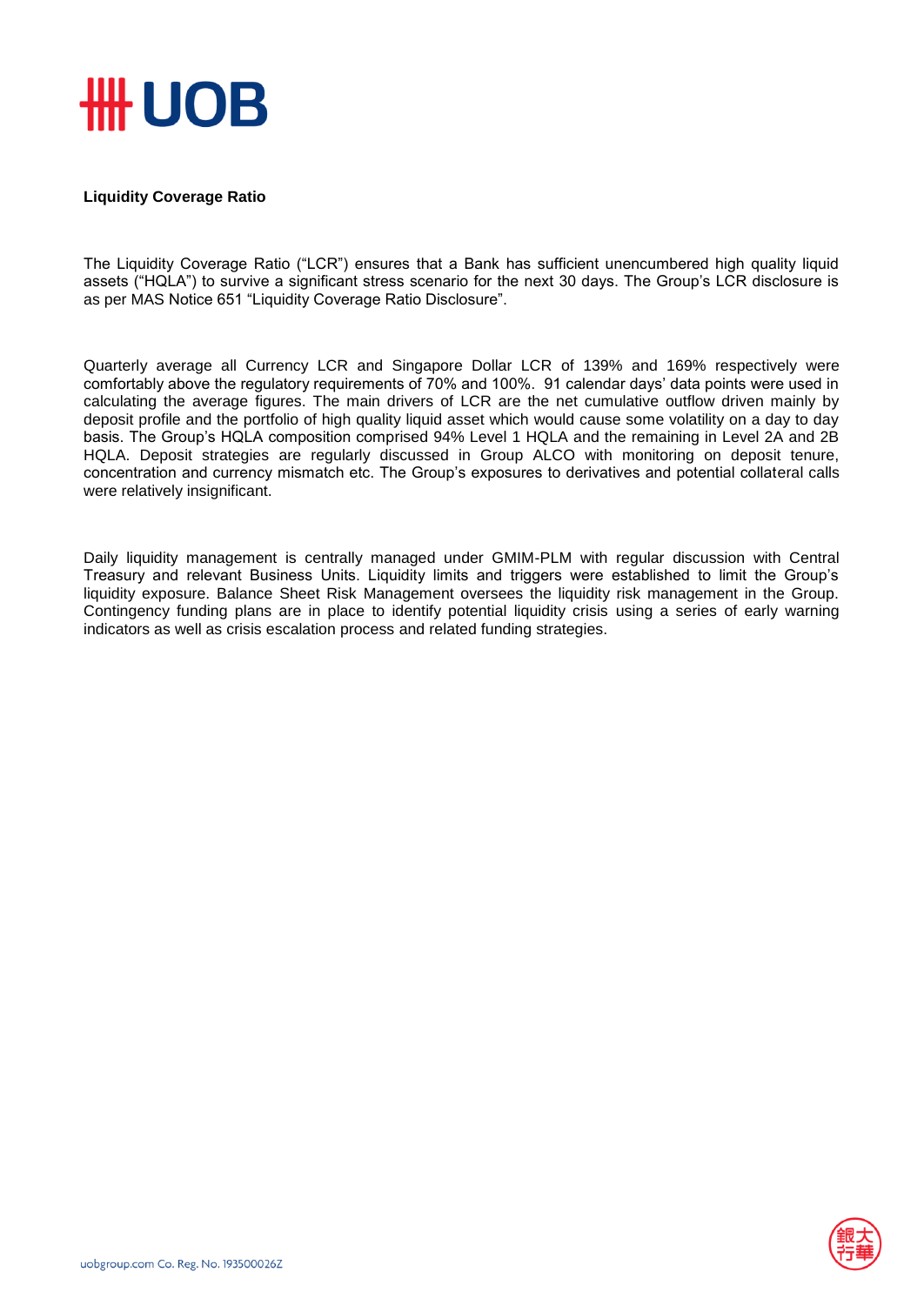

## **GROUP ALL CURRENCY LCR for 1Q2016**

|                         |                                                      | Total Unweighted Value Total Weighted Value |                             |  |  |
|-------------------------|------------------------------------------------------|---------------------------------------------|-----------------------------|--|--|
|                         | (In SGD'm)                                           | Average                                     | Average                     |  |  |
|                         | <b>HIGH-QUALITY LIQUID ASSETS</b>                    |                                             |                             |  |  |
|                         | Total high-quality liquid assests (HQLA)             |                                             | 53,384                      |  |  |
|                         | <b>CASH OUTFLOWS</b>                                 |                                             |                             |  |  |
|                         | Retail deposits and deposits from small business     |                                             |                             |  |  |
| $\overline{2}$          | customers, of which:                                 | 97,227                                      | 8,605                       |  |  |
| 3                       | Stable deposits                                      | 18,937                                      | 947                         |  |  |
| $\overline{\mathbf{4}}$ | Less stable deposits                                 | 78,289                                      | 7,659                       |  |  |
| $\overline{5}$          | Unsecured wholesale funding, of which:               | 99,902                                      | 54,387                      |  |  |
|                         | Operational deposits (all counterparties) and        |                                             |                             |  |  |
| 6                       | deposits in networks of cooperative banks            | 14,802                                      | 3,509                       |  |  |
| 7                       | Non-operational deposits (all counterparties)        | 80,963                                      | 46,741                      |  |  |
| 8                       | Unsecured debt                                       | 4,137                                       | 4,137                       |  |  |
| $\overline{9}$          | Secured wholesale funding                            |                                             | 6                           |  |  |
| 10                      | Additional requirements, of which:                   | 33,202                                      | 5,455                       |  |  |
|                         | Outflows related to derivative exposures and other   |                                             |                             |  |  |
| 11                      | collateral requirements                              | 3,405                                       | 2,228                       |  |  |
| 12                      | Outflows related to loss of funding on debt products |                                             |                             |  |  |
| 13                      | Credit and liquidity facilities                      | 29,796                                      | 3,227                       |  |  |
| 14                      | Other contractual funding obligations                | 3,262                                       | 3,262                       |  |  |
| 15 <sub>2</sub>         | Other contingent funding obligations                 | 10,367                                      | 451                         |  |  |
| 16                      | <b>TOTAL CASH OUTFLOWS</b>                           |                                             | 72,168                      |  |  |
|                         | <b>CASH INFLOWS</b>                                  |                                             |                             |  |  |
| 17                      | Secured lending (eg reverse repos)                   | 3,433                                       | 252                         |  |  |
| 18                      | Inflows from fully performing exposures              | 39,528                                      | 31,083                      |  |  |
| 19                      | Other cash inflows                                   | 3,134                                       | 2,342                       |  |  |
| 20                      | <b>TOTAL CASH INFLOWS</b>                            | 46,096                                      | 33,677                      |  |  |
|                         |                                                      |                                             | <b>Total Adjusted Value</b> |  |  |
| 21                      | <b>TOTAL HQLA</b>                                    |                                             | 53,384                      |  |  |
| 22                      | <b>TOTAL NET CASH OUTFLOWS</b>                       |                                             | 38,490                      |  |  |
| 23                      | <b>LIQUIDITY COVERAGE RATIO (%)</b>                  |                                             | 139                         |  |  |